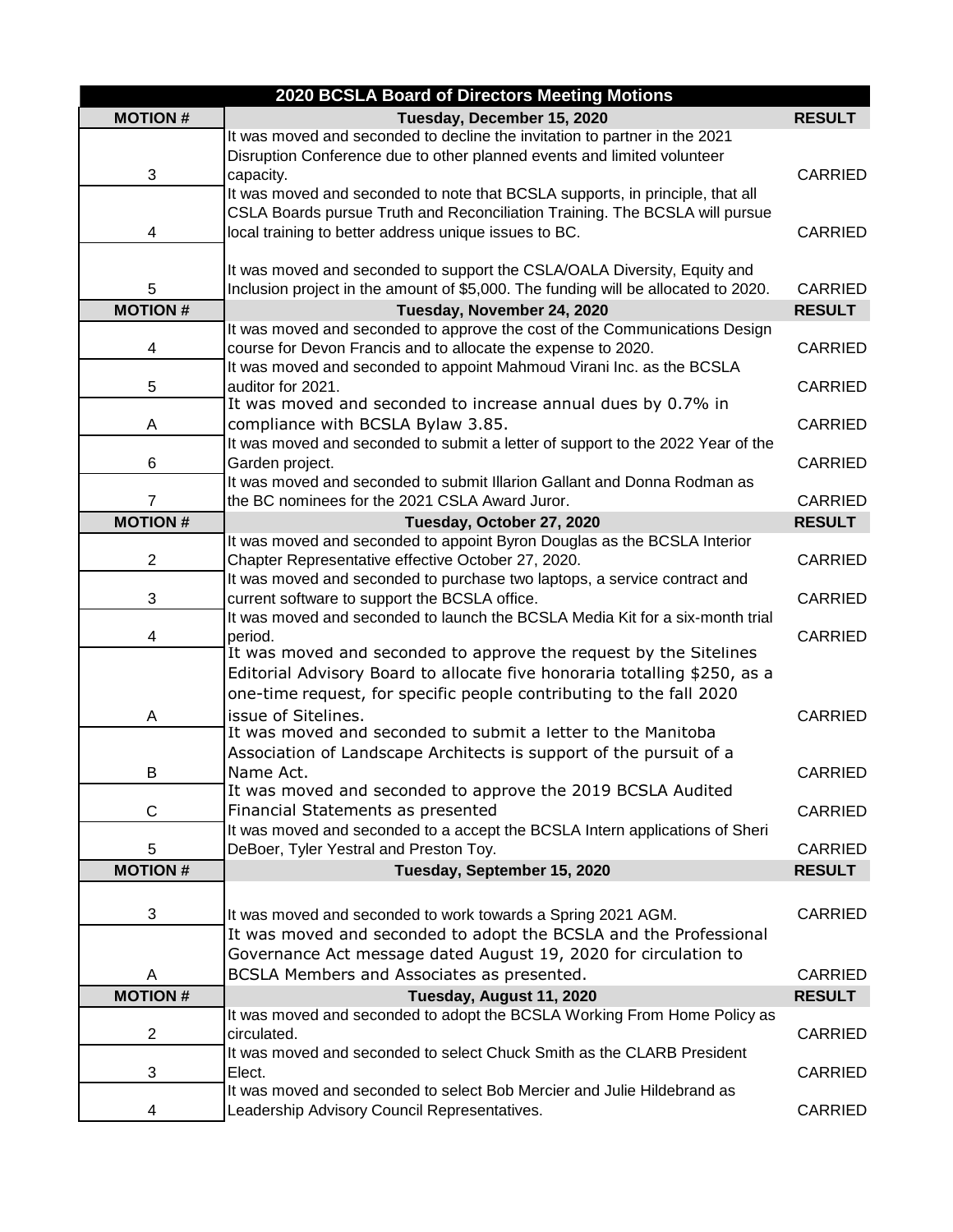|                                  | It is moved and seconded that Devon Francis receives a bonus in the<br>amount of \$2,000 in recognition of her hard work for the year, |                                 |
|----------------------------------|----------------------------------------------------------------------------------------------------------------------------------------|---------------------------------|
| A                                | including her adaptiveness during COVID.                                                                                               | <b>CARRIED</b>                  |
|                                  | It was moved and seconded that the next Board meeting be held September 15,                                                            |                                 |
| 5                                | 2020.                                                                                                                                  | <b>CARRIED</b>                  |
| <b>MOTION#</b>                   | Tuesday, July 28, 2020                                                                                                                 | <b>RESULT</b>                   |
|                                  | It was moved and seconded to appoint Kees Lokman as the UBC School of                                                                  |                                 |
|                                  | Architecture and Landscape Architecture Representative to the BCSLA Board of                                                           |                                 |
| 3                                | Directors.<br>It was moved and seconded to hold a special Board meeting on August 11,                                                  | <b>CARRIED</b>                  |
| 4                                | 2020 from 5:00 pm to 6:00 pm.                                                                                                          | <b>CARRIED</b>                  |
|                                  | It was moved and seconded to accept all of the recommendations by the                                                                  |                                 |
| 5                                | Credentials Committee.                                                                                                                 | <b>CARRIED</b>                  |
|                                  | It was moved to adopt the recommendation by the BCSLA Regulatory                                                                       |                                 |
|                                  | Review Task Force recommendation to sign Counsel Public Affairs Inc.                                                                   |                                 |
|                                  | contact renewal dated June 30, 2020 in the amount of \$20,000 plus                                                                     |                                 |
| Α                                | taxes and disbursements.                                                                                                               | <b>CARRIED</b>                  |
|                                  | It was moved and seconded to reimburse Tara Culham in the amount of \$500                                                              |                                 |
| 6                                | as it related to the fraud.                                                                                                            | <b>CARRIED</b>                  |
|                                  | It was moved and seconded to endorse the Canadian Landscape Standard                                                                   |                                 |
| $\overline{7}$<br><b>MOTION#</b> | (Second Edition).<br>Tuesday, June 23, 2020                                                                                            | <b>CARRIED</b><br><b>RESULT</b> |
|                                  |                                                                                                                                        |                                 |
|                                  | It is moved and seconded to adopt BCSLA's Response to the Black                                                                        |                                 |
|                                  | Lives Matter and the Indigenous Solidarity Movement statement                                                                          |                                 |
|                                  | dated June 17, 2020 as circulated, with final minor edits provided in                                                                  |                                 |
|                                  | trust by the President prior to distribution. The deadline for                                                                         |                                 |
|                                  | comments is 12:30pm PST, as the message is intended for circulation                                                                    |                                 |
|                                  | before end of day. If adopted, the response will be circulated to the                                                                  |                                 |
|                                  | stakeholders via email. The Response will also be sent to BCSLA<br>Members and Associates via broadcast email and via social media and |                                 |
|                                  | published to the BCSLA website.                                                                                                        | <b>CARRIED</b>                  |
| Α                                | It was moved and seconded to adopt the National Reciprocity Agreement for the                                                          |                                 |
|                                  | Profession of Landscape Architecture in Canada and the Guide to Reciprocity                                                            |                                 |
| 3                                | as circulated.                                                                                                                         | <b>CARRIED</b>                  |
| <b>MOTION#</b>                   | <b>Tuesday, May 26, 2020</b>                                                                                                           | <b>RESULT</b>                   |
|                                  | It was moved and seconded, that in the best interests of the profession, that the                                                      |                                 |
| 3                                | BCSLA proceed with pursuing inclusion in Bill 49: Professional Governance Act.                                                         | <b>CARRIED</b>                  |
|                                  |                                                                                                                                        |                                 |
|                                  | It is moved and seconded to re-invest the Emergency Fund Term Deposit in the                                                           |                                 |
| 4                                | amount of \$151,128.37 and the interest in to a similar term on May 23, 2020.                                                          | <b>CARRIED</b>                  |
|                                  | It was moved and seconded to participate in the LARE remote proctoring pilot                                                           |                                 |
| 5                                | project as an option for the LARE administration in BC.                                                                                | CARRIED                         |
|                                  |                                                                                                                                        |                                 |
| 6                                | It was moved and seconded to sign the ten-year office lease renewal.                                                                   | <b>CARRIED</b>                  |
| 7                                | It was moved and seconded to approve the 2020 BCSLA Workplace Bully and<br>Harassment Policy and the Guidelines as circulated.         | <b>CARRIED</b>                  |
|                                  | It was moved and seconded to approve the 2020 BCSLA Social Media Policy as                                                             |                                 |
| 8                                | circulated.                                                                                                                            | <b>CARRIED</b>                  |
| <b>MOTION#</b>                   | Tuesday, April 28, 2020                                                                                                                | <b>RESULT</b>                   |
|                                  |                                                                                                                                        |                                 |
|                                  | It was moved and seconded, that in the best interests of the profession, that the                                                      |                                 |
| 3                                | BCSLA proceed with pursuing inclusion in Bill 49: Professional Governance Act.                                                         | CARRIED                         |